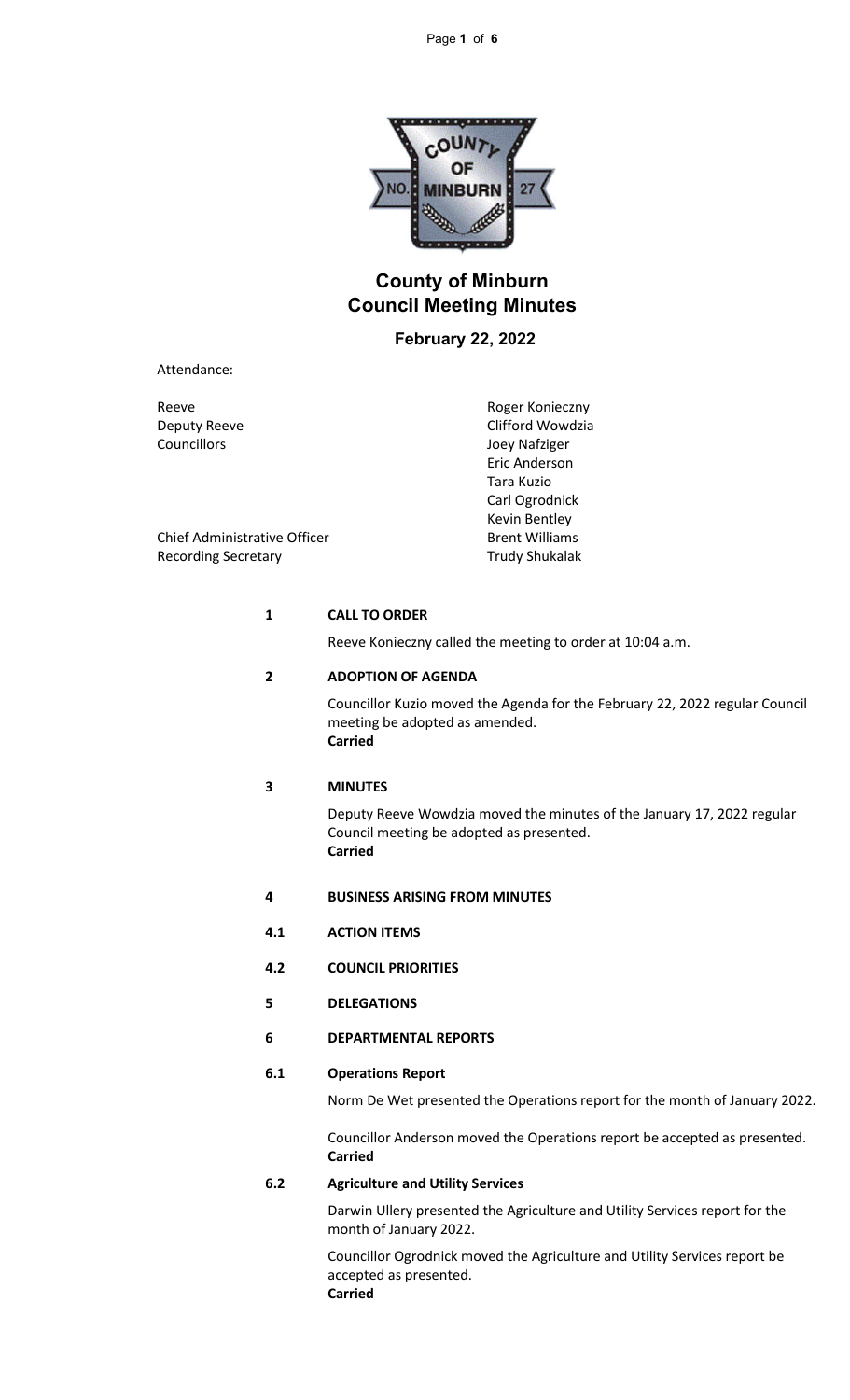#### **Resolution No:** 2022-11 **6.2.1 Synthetic Fertilizer Emissions**

Councillor Anderson moved to send a letter to the Minister of Environment Canada and Climate Change Canada regarding the Federal Government's emissions reduction target for synthetic fertilizer, and Minister of Health Canada regarding the decision to phase out the use of products containing strychnine to control Richardson's ground squirrels. **Carried**

## **6.3 Emergency Services Report**

Mike Fundytus presented the Emergency Services report for the month of January 2022.

Councillor Kuzio moved the Emergency Services report be accepted as presented. **Carried**

## **6.4 Planning and Development Report**

Davin Gegolick presented the Planning and Development report for the month of January 2022.

Councillor Bentley moved Planning and Development report be accepted as presented. **Carried**

### **6.5 Financial Report**

Jason Warawa presented the Financial report for the month of January 2022.

Councillor Anderson moved the Financial report be accepted as presented. **Carried**

### **7 NEW BUSINESS**

**Resolution No:** 2022-12 **7.1 2022 Gravel Hauling Program** Councillor Ogrodnick moved to approve the 2022 Gravel Hauling Program as presented. **Carried**

#### **Resolution No:** 2022-13 **7.2 Joint Fire Safety Codes**

Councillor Anderson moved to enter into a joint Fire Safety Codes Quality Management Plan (QMP) with the Village of Mannville and Village of Innisfree. **Carried**

#### **Resolution No: 7.3 Fire Services Bylaw No. 1326-22**

2022-14

Bylaw No. 1326-22 pursuant to the *Municipal Government Act (MGA)* was presented to establish and operate a Fire Department.

Deputy Reeve Wowdzia moved Bylaw No. 1326-22 be given first reading. **Carried**

Councillor Bentley moved Bylaw No. 1326-22 be given second reading. **Carried**

Councillor Kuzio moved Council unanimously and in full agreement give Bylaw No. 1326-22 third reading at this meeting. **Carried**

Councillor Nafziger moved Bylaw No. 1326-22 be given third reading. **Carried**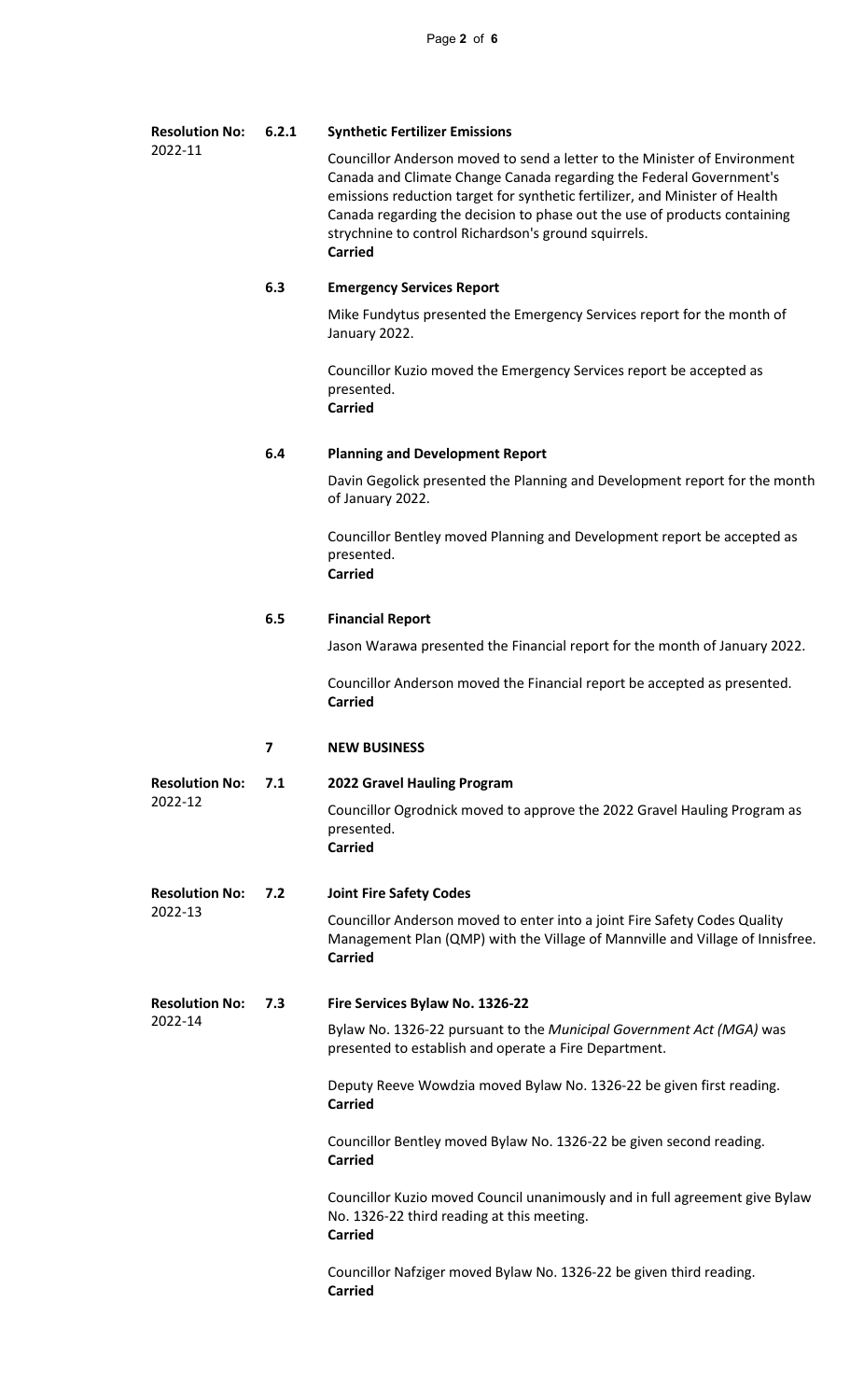| <b>Resolution No:</b><br>2022-15 | 7.4  | Subdivision File No. 01-2022                                                                                                                                                                                                                                                                                          |
|----------------------------------|------|-----------------------------------------------------------------------------------------------------------------------------------------------------------------------------------------------------------------------------------------------------------------------------------------------------------------------|
|                                  |      | Member Nafziger moved Subdivision File No. 01-2002 regarding NW 32-50-9-<br>W4M in Division 3 be approved as per the required conditions and<br>recommendations.<br><b>Carried</b>                                                                                                                                    |
|                                  |      | Member Konieczny left the meeting. Time 11:35 a.m.                                                                                                                                                                                                                                                                    |
|                                  |      | Member Wowdzia assumed the gavel.                                                                                                                                                                                                                                                                                     |
| <b>Resolution No:</b><br>2022-16 | 7.5  | <b>Subdivision File 02-2022</b>                                                                                                                                                                                                                                                                                       |
|                                  |      | Member Anderson moved Subdivision File No. 02-2022 regarding NE 13-51-8-<br>W4M in Division 3 be approved as per the required conditions.<br><b>Carried</b>                                                                                                                                                           |
|                                  |      | Member Konieczny returned to the meeting. Time 11:37 a.m.                                                                                                                                                                                                                                                             |
|                                  |      | Member Konieczny assumed the gavel.                                                                                                                                                                                                                                                                                   |
| <b>Resolution No:</b><br>2022-17 | 7.6  | Bylaw No. 1325-22 to Amend Land Use Bylaw No.1254-16                                                                                                                                                                                                                                                                  |
|                                  |      | Bylaw No. 1325-22 pursuant to the Municipal Government Act (MGA) was<br>presented for the purpose of amending County of Minburn Land Use Bylaw<br>No. 1254-16.                                                                                                                                                        |
|                                  |      | Deputy Reeve Wowdzia moved Bylaw No. 1325-22 to amend Land Use Bylaw<br>No. 1254-16 be given first reading.<br><b>Carried</b>                                                                                                                                                                                         |
| <b>Resolution No:</b><br>2022-18 | 7.7  | <b>Groundwater Monitoring for Landfills</b>                                                                                                                                                                                                                                                                           |
|                                  |      | Councillor Kuzio moved to accept the 2021 groundwater monitoring reports<br>for the Lavoy, Ranfurly and Mannville Landfills as information.<br><b>Carried</b>                                                                                                                                                         |
| <b>Resolution No:</b><br>2022-19 | 7.8  | 2021 Transfer of Unrestricted Reserve Surplus                                                                                                                                                                                                                                                                         |
|                                  |      | Councillor Nafziger moved to transfer \$2.2 million from Unrestricted Reserve<br>to the following Restricted Reserves:                                                                                                                                                                                                |
|                                  |      | \$400,000 to various Hamlet reserves<br>٠<br>\$1.25 million to the future expenditure reserve<br>٠<br>\$550,000 to the bridge reserve<br>$\bullet$<br><b>Carried</b>                                                                                                                                                  |
| <b>Resolution No:</b><br>2022-20 | 7.9  | <b>New Investment Account</b>                                                                                                                                                                                                                                                                                         |
|                                  |      | Councillor Kuzio moved to appoint Canadian Western Bank (CWB) as one of the<br>financial investment institutions for the County of Minburn, with the Reeve,<br>Deputy Reeve, Chief Administrative Officer and Director of Finance and<br>Administration authorized as per Signing Authority Policy.<br><b>Carried</b> |
| <b>Resolution No:</b><br>2022-21 | 7.10 | <b>Policy Review</b>                                                                                                                                                                                                                                                                                                  |
|                                  |      | Councillor Bentley moved to repeal the following policies:                                                                                                                                                                                                                                                            |
|                                  |      | Annual Meeting/Open House CC 3<br>$\bullet$<br>Removal of Obstructions from Roadways EHS 2<br>$\bullet$<br>Small Tools/Equipment PW 3<br>$\bullet$<br>Gravel Stockpile Site Lease PW 18<br>٠<br><b>Carried</b>                                                                                                        |
|                                  |      |                                                                                                                                                                                                                                                                                                                       |
|                                  | 7.11 | <b>OTHER EMERGENT NEW BUSINESS</b>                                                                                                                                                                                                                                                                                    |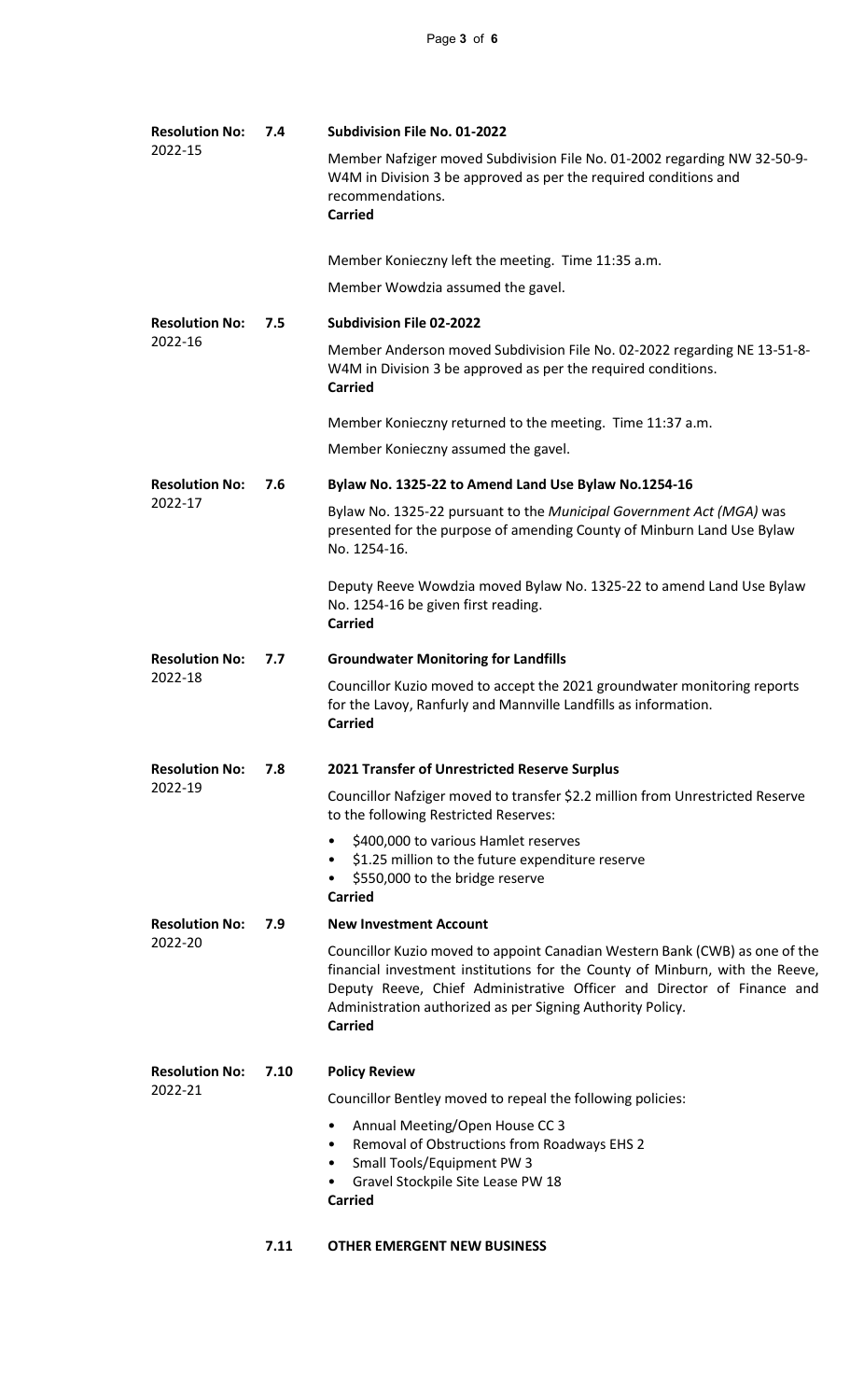## **8 COUNCILLOR REPORTS**

Council reported on the monthly activities and Board/Committee meetings attended:

Councillor Nafziger - Division 1

- Reynolds Mirth Richards & Farmer (RMRF) virtual municipal law seminar, February 4, 2022
- Virtual Town Hall meeting with Alberta Minister of Jobs, Economy and Innovation, February 9, 2022
- Committee of the Whole meeting, February 16, 2022
- Received calls regarding snow removal and icy road conditions
- Received call regarding acceptance of recyclable material at the East Regional Waste Transfer Station
- Resident complaint regarding brush pile left inside his property line on Range Road 83 and Township Road 492 by windmill project contractor
- Delivered driveway snow clearing agreement to resident
- Concerns regarding rough and rutted streets in the Hamlet of Minburn

### Councillor Anderson - Division 2

- Agricultural Service Board (ASB) Provincial Conference, January 27, 2022
- Committee of the Whole meeting, February 16, 2022
- Options for dealing with algae at Wapasu Lake
- Funding to non-profit organizations during COVID-19
- Request from Minburn Agricultural Society for County to supply skid-steer to assist in their construction of new playground

### Reeve Konieczny - Division 3

- RMA District 5 virtual meeting, January 28, 2022
- Mannville-Innisfree FCSS virtual meeting, February 2, 2022
- Committee of the Whole meeting, February 16, 2022
- Field ridging for the collection of snow

### Deputy Reeve Wowdzia - Division 4

- ASB Provincial Conference, January 25 to 27, 2022
- Vegreville Seed Cleaning Plant meeting, February 3, 2022
- Alberta Central East (ACE) Regional Water meeting, February 10, 2022
- Committee of the Whole meeting, February 16, 2022

#### Councillor Kuzio - Division 5

- Call with MLA Jackie Armstrong-Homeniuk regarding Restriction Exemption Program and provincial mandates, January 21, 2022
- Elected as vice-chair of RMA District 5 at the organizational virtual meeting, January 28, 2022
- Vegreville Region Physician and Health Professional Attraction and Retention Committee meeting, February 3, 2022
- MD of Minburn Foundation meeting, February 10, 2022
- Committee of the Whole meeting, February 16, 2022
- Judged 4-H public speaking for the Vegreville Beef Club, February 21, 2022
- Received call regarding steep embankment in the Hamlet of Lavoy

### Councillor Ogrodnick - Division 6

- Vegreville Tourism Advisory Board meeting, January 17, 2022
- ASB Provincial Conference, January 25 to 27, 2022
- RMA District 5 virtual meeting, January 28, 2022
- Vegreville and District Chamber of Commerce meeting. February 3, 2022
- MD of Minburn Foundation meeting, February 10, 2022
- Committee of the Whole meeting, February 16, 2022
- Received calls regarding snowplowing and icy road conditions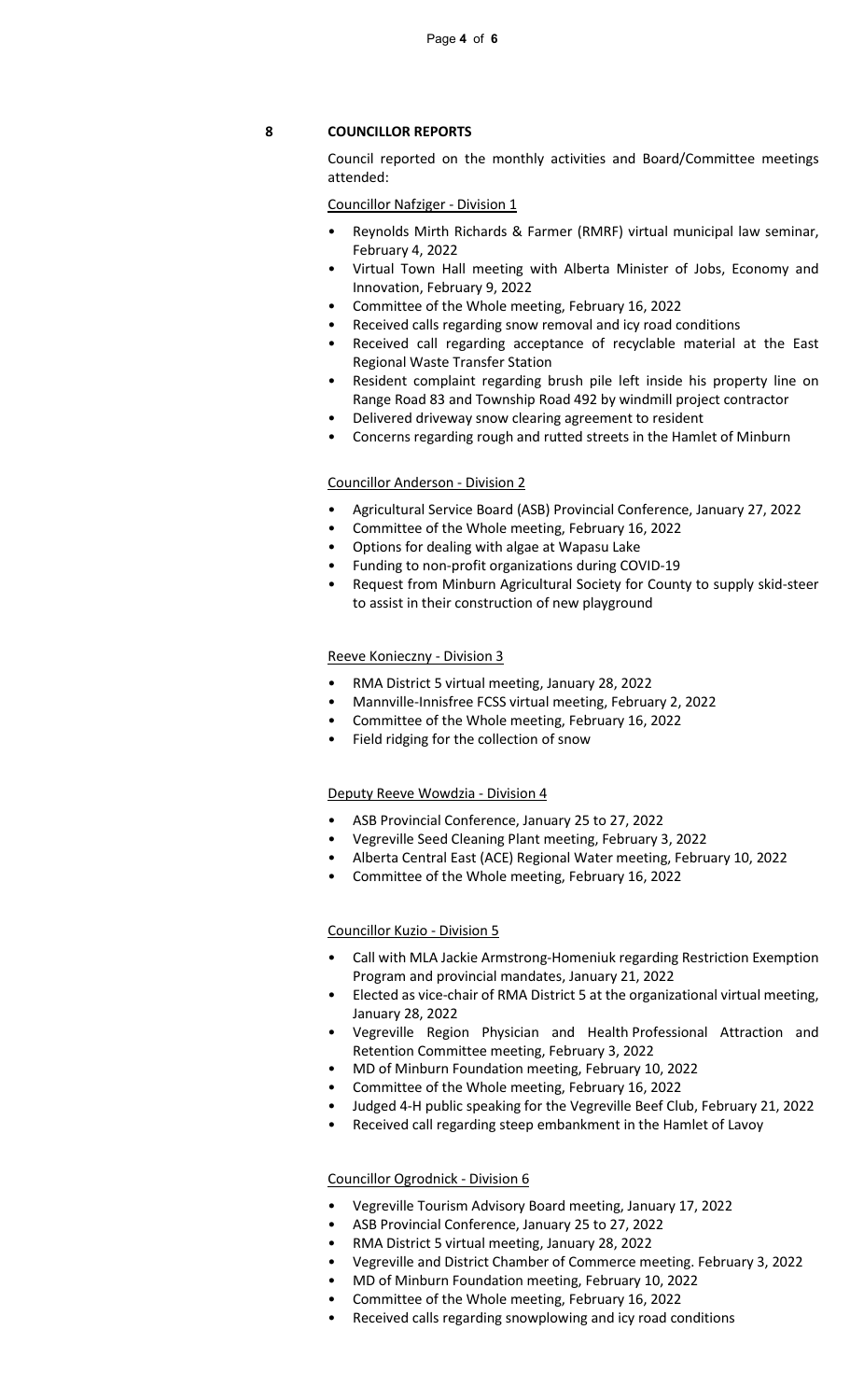### Councillor Bentley - Division 7

- Delivered driveway snow clearing agreement to resident, January 19, 2022
- RMA District 5 virtual meeting, January 28, 2022
- Received call regarding the closure of Range Road 135 between Township Road 532 and 534, February 3, 2022
- Vegreville Seed Cleaning Plant meeting, February 3, 2022
- Presented greetings on behalf of the County of Minburn at the "Stand with Ukraine" Family Rally, Vegreville Pysanka, February 6, 2022
- Virtual Town Hall meeting with Alberta Minister of Jobs, Economy and Innovation, February 9, 2022
- Received call regarding Beaver Incentive Program Policy, February 11, 2022
- Committee of the Whole meeting, February 16, 2022

Councillor Kuzio moved the Council reports be accepted as presented. **Carried**

### **9 REEVE'S REPORT**

Reeve Konieczny reported and commented on the following:

- Attended RMA District 5 virtual meeting, January 28, 2022
- Thank you to Councillor Bentley for attending the "Stand with Ukraine" Family Rally on his behalf
- Received positive comments regarding regionalization of fire departments
- Received call regarding Beaver Incentive Program Policy

Councillor Bentley moved the Reeve's report be accepted as presented. **Carried.**

### **10 CAO'S REPORT**

Brent Williams presented the CAO's monthly report.

Councillor Nafziger moved the CAO's report be accepted as presented. **Carried**

#### **Resolution No: Emergencies Act**

2022-22

Councillor Ogrodnick moved to send a letter to the Prime Minister of Canada regarding the Federal Government's decision to invoke the *Emergencies Act*. **Carried**

### **11 CORRESPONDENCE**

Council reviewed the following items of correspondence:

### **11.1 Vegreville RCMP Quarterly Report**

Vegreville RCMP Quarterly report covering the period October 1 to December 21, 2022.

### **11.2 2018 Spring Flood Disaster Recovery Program**

Letter received from the Alberta Government containing a payment summary for the 2018 Alberta Spring Flood Disaster Recovery Program.

### **11.3 2024 Alberta Winter Games**

Letter from Alberta Culture inviting the County of Minburn to submit a bid to host either the 2024 Alberta Winter Games or the 2024 Alberta Summer Games.

### **12 ADJOURNMENT**

Deputy Reeve Wowdzia moved to adjourn the meeting. Time 12:52 p.m. **Carried.**